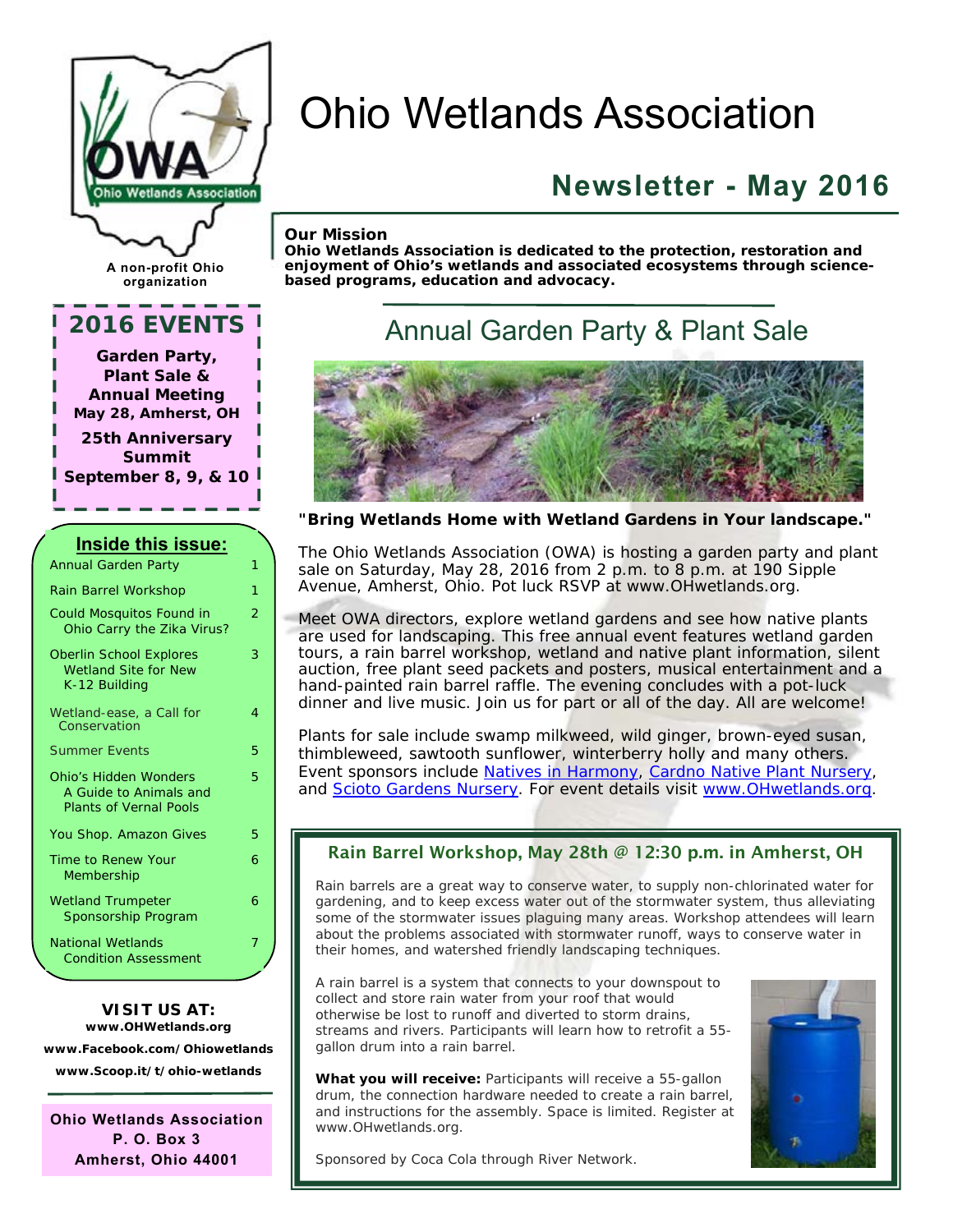### Could Mosquitoes Found in Ohio Carry the Zika Virus? **Ray Stewart**

Zeka virus disease

is spread primarily

through the bite of

an Aedes species

mosquito infected

with Zika virus.



Although there are no reports of Zika virus transmission in the continental U.S. many people are concerned that it could happen, and soon. Whenever a mosquito transmitted illness makes the news, there is added pressure to spray, drain and

fill wetlands, wherever they may be. Common knowledge says that mosquitos breed and proliferate in wetlands. If nothing else, the general public who undervalue wetlands may see them as a source of pain, suffering, illness and even death.

Common knowledge usually has some basis in fact, but not necessarily a strong foundation in science. There is no disputing that mosquitoes can be found in wetlands. In some cases, they are thick at certain times of year. Humanity has a long history of bad relationships with the mosquito.

The settlement of Cleveland, for example, was stalled by outbreaks of malaria (transmitted by mosquitoes), making the Cuyahoga River valley almost uninhabitable. Worse than the deadliest predator, greater than warfare and other human violence, mosquitoes are the deadliest creatures on earth today. Over one hundred years has passed since science revealed that mosquitos were carriers (vectors) of truly devastating diseases like dengue, West Nile virus and yellow fever.

Shouldn't we fill in all the wetlands and make the world safe once and for all? Well, no. Other details that science has revealed tell us that wetlands are not deserving of the level of blame that they receive. In contrast to common knowledge, many wetlands harbor very few mosquitos. But, more to the point, the mosquitos that carry Zika and many other afflictions do not breed in Ohio's wetlands. There are 2,500 different species of mosquitos in the world. Two of those species are Zika disease vector mosquitos that are known to occur in Ohio. *Aedes aegypti* is a southern U.S. mosquito species that has sometimes been found in parts of southern Ohio. *Aedes albopictus*, the Asian Tiger mosquito, is rare but could show up anywhere in Ohio. If a traveler gets infected with Zika over seas and returns to Ohio carrying the virus, it would be feasible to think that a mosquito might bite this person, contract the virus and transmit it to another individual.

This scenario relieves wetlands from any blame in the disease cycle except that we still, too often, point to wetlands as the source of the vector. In the

> case of *Aedes Aegypti* and *Aedes albopictus*, we will completely exonerate wetlands from any culpability. They are cavity breeders, not surface water breeders. Any small knot hole in a tree with a cup of water perched upon it will make a perfect breeding ground. These mosquitos also find breeding opportunities in man-made environments. Disease vector specialists identify the *Aedes* type mosquito as an urban mosquito because of its adaptability and preference for small isolated divots of water in which to lay their eggs. A birdbath, gutter,

discarded items, swimming pool covers and any large or small water trap are used by many species of mosquitoes, including many nuisance species as well as the disease vector species discussed here.

If you are concerned for your health and well-being and the excitement over Zika carrying mosquitoes makes you ready to drain the swamp, step back and take a breath. Clean your gutters, flush your birdbath, encourage your neighbors to do the same and relax. Take the usual precautions to avoid mosquito bites and enjoy being outside.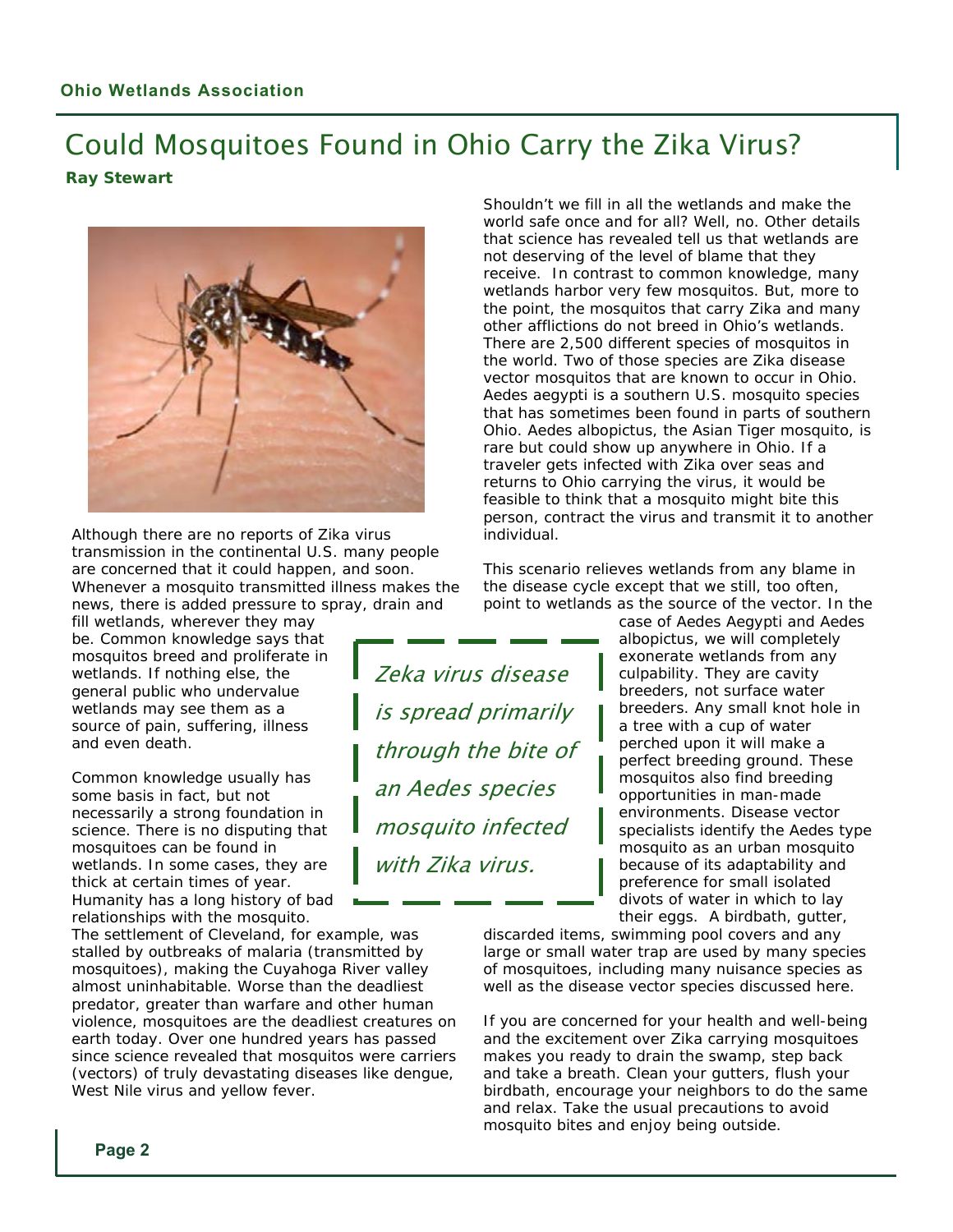## Oberlin Schools Explore Wetland Site for New K-12 Building

#### **Ray Stewart**

The Oberlin School District has obtained a purchase option for approximately 9 acres of property near E. Lorain St. owned by Oberlin College. Oberlin school buildings have aged and maintenance costs rise steadily. A new proposed K-12 building would be more efficient and save the district money once completed. The Ohio Facilities Construction Commission has made money available for Oberlin, but the city will have to pass a levy to match outside dollars.



The school board would like the new building to be certified LEED Platinum. This is the highest rating for a green building with consideration in the following categories: Sustainable Sites, Water Efficiency, Energy and Atmosphere, Materials and Resources, Indoor Environmental Quality, plus consideration for Innovation in Design and Regional Priority.

In April, as OWA President, I was invited by the Oberlin School Board to look at the proposed property. The Board wanted to know if there were wetlands on the property and what consequences that would entail. In preparation for the visit I looked at the property using Google Earth and a soils map overlay. Although the soils type did not provide conclusive evidence of wetlands, there were other clues that indicated the presence of wetlands. First, an urban property with a mature stand of trees had not been developed even though significant development surrounded the property in all directions. There would possibly be a habitat reason

that it has been avoided in the past. Second, property was nearly flat with silty clay (poorly drained) soil typical of northern Lorain County where most woodlots contain vernal pools. And finally, one Google Earth image from April 2006 provided a winter view without a leaf canopy revealing some large dark surface features typical of standing water.

Four board members and Superintendent Dr. David Hall met me at the board office where we booted up and headed to the proposed building site. The tall second growth trees were mostly a mix if Silver Maple, Tulip Tree, American Elm and Cottonwood. The understory was dominated by spice bush, all typical of northern Ohio lake plain wet woods. Nearly half of the surface was flooded or had the matted, black leaf litter typical of standing water.

The conversation quickly turned to the challenges associated with building in a wetland. Since a permit would be required from the Army Corps of Engineers and/or the Ohio Environmental Protection Agency, some time would be required before a final decision could be made to proceed. A consultant would be needed to delineate and evaluate the quality of the wetlands. A mitigation would be required. Most likely, the purchase of mitigation credits would be needed. If it were determined that the woods contained five acres of high quality wetland, 10 to 15 acres of credits might need to be purchased. The final cost of acquiring permission to build on the property could easily triple.

Knowing I was talking with leaders in education, I changed the topic to the notion that this property would make an excellent land lab, a place for students to explore, enquire and connect their classroom curriculum with a segment of the natural world. A small investment in a boardwalk and shelter could make it safe and easy to visit. Since the adjacent property is school grounds, a new building could be just seconds away.



Students could walk to the woods efficiently even within the rigid bell schedule of a normal school day.

The notion was well received. Some members and Superintendent Hall seemed to appreciate that the highest purpose of this wet woods for education would be to leave it in its natural state. The value of wetlands for water management and biodiversity was fundamentally understood. Having many considerations and new information to weigh, the Oberlin Schools decision makers went on their way. Still wanting to keep the prospect of clearing the woods, draining the wetlands, incurring the permitting and mitigation expenses, they would look for a consultant to provide a proper delineation and verify the bottom line cost of developing on wetlands. While these considerations are understandable, particularly when land is conveniently located or already owned, it raises many questions about the seemingly contradictory environmental ethic: What about the education bottom line? What would be the message if a new LEED Certified 'Green' building were constructed at the expense of 'Green' space? What should students learn from the experience? If we are focused on improving the next generation's knowledge and awareness of the environment, preserving and making wise use of wetlands in close proximity to schools should be an important part of our educational strategy. I hope that Oberlin Schools will continue to seek capable guidance and support to develop creative ways to make this a reality.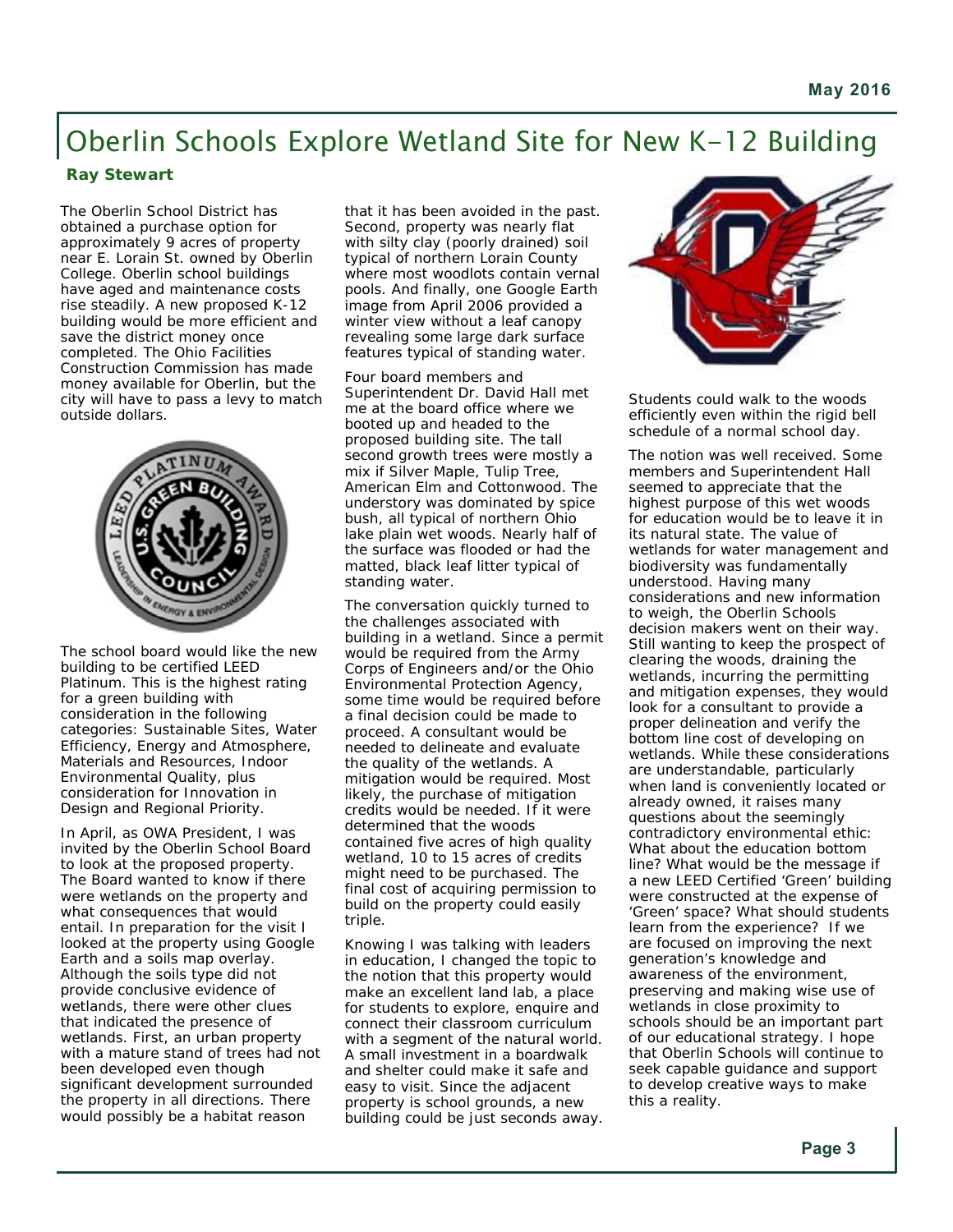## Wetland-ease, a Call for Conservation

**Ray Stewart,** in response to an April 30 article in the Lima News.

We need not be fearful that clearing brush, repairing old fences or removing hazard trees on private property or farm land will set loose the dogs of federal enforcement. Yes, there is longstanding regulation of wetlands across the nation since the initiation of the Clean Water Act (CWA) in 1972. But, within the CWA are 56 established

exemptions and exclusions for agricultural activities. The new proposed definition of Waters of the United States designed to clarify federal jurisdiction of the CWA will retain all of those exemptions and exclusions. Details are available at [www.epa.gov/uswaters](http://www.epa.gov/uswaters)**.** 

The Environmental Protection Agency and the Army Corps of Engineers share responsibility for administering the 404 permit program which deals

with wetland filling or draining. Their activity mostly



landowners voluntarily participate in conservation incentive programs like the Wetlands Reserve Program (WRP). This program sets aside or restores wetlands in exchange for payments. These funds come from the USDA, which allocates taxpayer money. The details

of federal and state programs and regulations can get complicated. It is always wise to maintain a clear and open line of communication with professionals at the Natural Resources Conservation Service and other agriculture services regarding any activities that effect wetland areas.

Many questions are raised when it comes to wetland regulation: Why should the general public,

applies to nonagricultural modifications to wetlands. And where agriculture is concerned, they exempt what is known as "priorconverted wetlands" which refer to those lands modified for agricultural purposes before 1985. In most of Ohio, and certainly in prior Great Black Swamp region of Northwest



the taxpayer, cover the cost of conservation practices on private land? What good comes from wetland protection in places few people will ever know? What is the purpose of taking land and removing it from any possibility of producing a marketable commodity? How does the public benefit?

Ohio that covered 3 million acres, all but a few hundred acres have been converted many decades previous to the 1985 cutoff.

Since that time the Wetland Conservation Compliance or "Swampbuster" provisions in the Farm Bill require wetland protection on agricultural land to be eligible for U.S. Department of Agriculture (USDA) farm program benefits. Many

And there are sound, scientific answers to these valid questions: Wetlands are well known as water filters or 'kidneys' in the landscape. The easiest way to remove sediment and excess nutrients from water runoff is to let it slowly pass through a wetland. They are also referred to as 'sponges'. Wetlands slow water down and provide temporary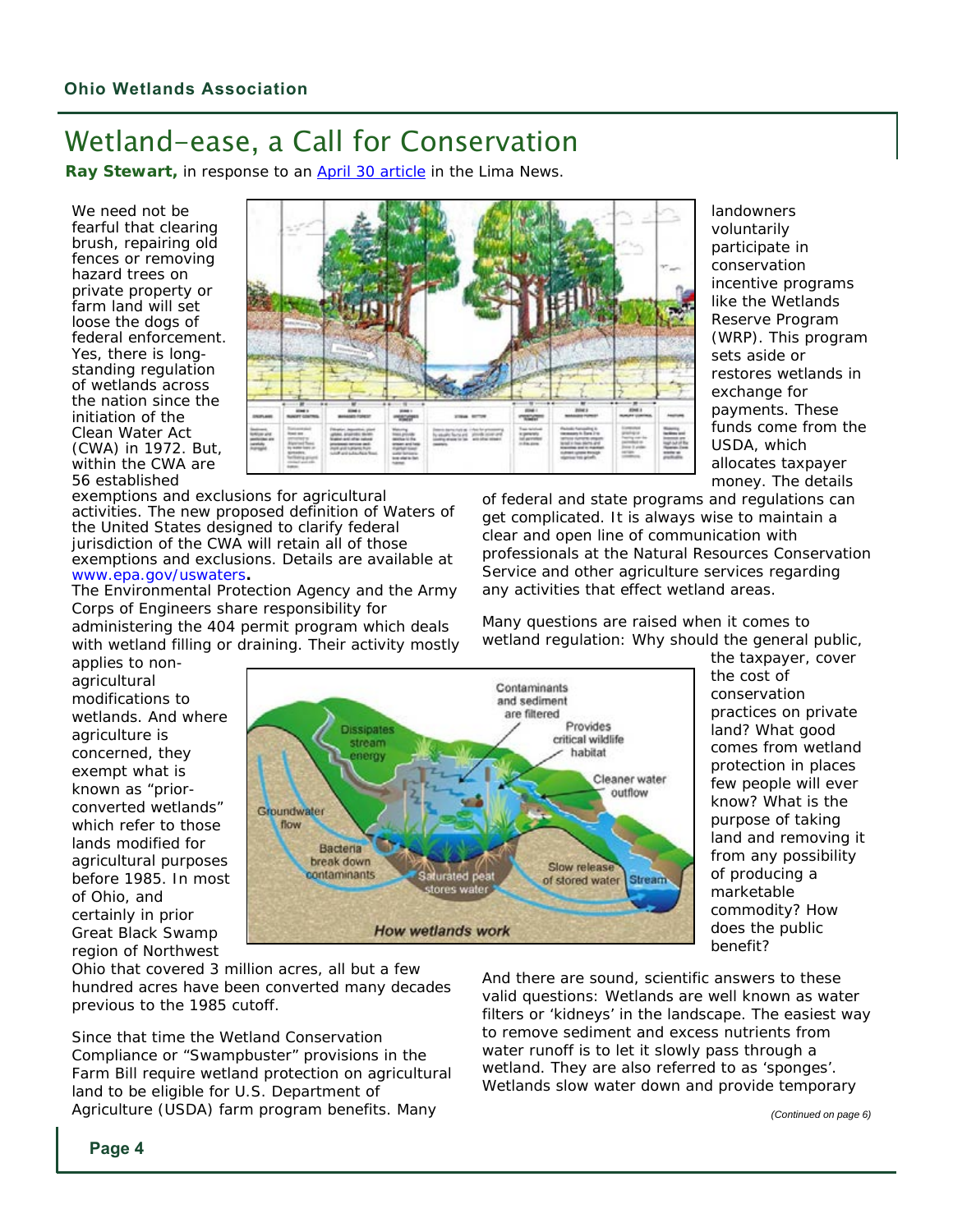# 2016 Summer Events

#### **Vernal Pool Expedition**

**Gahanna Woods State Nature Preserve**  Saturday, May 14, 2016, 10 a.m. - Noon Gahanna Woods State Nature Preserve Taylor Station Rd, Gahanna, OH 43230 Franklin County

#### **Edison Woods MetroPark**

Saturday, June 11, 2016, 10 a.m. - Noon 10186 Ceylon Rd (SR 61) Berlin Heights, Ohio 44814 Erie County

#### **OWA Garden Party & Plant Sale**

Saturday, May 28, 2016, 2 p.m. - 8 p.m. 190 Sipple Ave., Amherst, OH Native Plant Sale, Silent Auction, Musical Entertainment, Meet OWA Board Members, & Potluck Dinner. All are welcome!

#### **25th Anniversary Wetlands Summit**

September 8, 9, 10, 2016 Joint meeting with Society of Wetland Scientists, North Central Chapter and CMNH's Conservation Symposium. Details coming soon.

### 2016 OHIO WETLANDS HABITAT STAMP

**Proceeds from stamp sales help fund vital wetland habitat restoration projects in Ohio. Such habitats are important to many resident wildlife species including several that are state-endangered. Ordering instructions can be found at [www.OHwetlands.org/ohio-wetlands-habitat-stamp.html](http://www.OHwetlands.org/ohio-wetlands-habitat-stamp.html)** 



### Ohio's Hidden Wonders

A Guide to the Animals & Plants of Vernal Pools



Published by the Ohio Wetlands Association, this full color guide contains 132 pages. It reveals the hidden wonders of Ohio's vernal pools and includes chapters on frogs and toads, salamanders, snakes, dragonflies and damselflies, macroinvertebrates, turtles, spiders, and plants.

The 4th edition is hot off the press and available by mail for \$25 plus shipping and handling.

**Orders yours today online at [www.OHwetlands.org](http://www.OHwetlands.org)** 

# You Shop. Amazon Gives



AmazonSmile is a website operated by Amazon that lets customers enjoy the same wide selection of products, low prices, and convenient shopping features as on Amazon.com. The difference is that when customers shop on AmazonSmile ([www.smile.amazon.com\), th](http://www.smile.amazon.com)e AmazonSmile Foundation will donate 0.5% of the price of eligible purchases to the charitable organizations selected by customers. Link your Amazon account to the Ohio Wetlands Association today! Just go to [www.smile.amazon.com.](http://www.smile.amazon.com)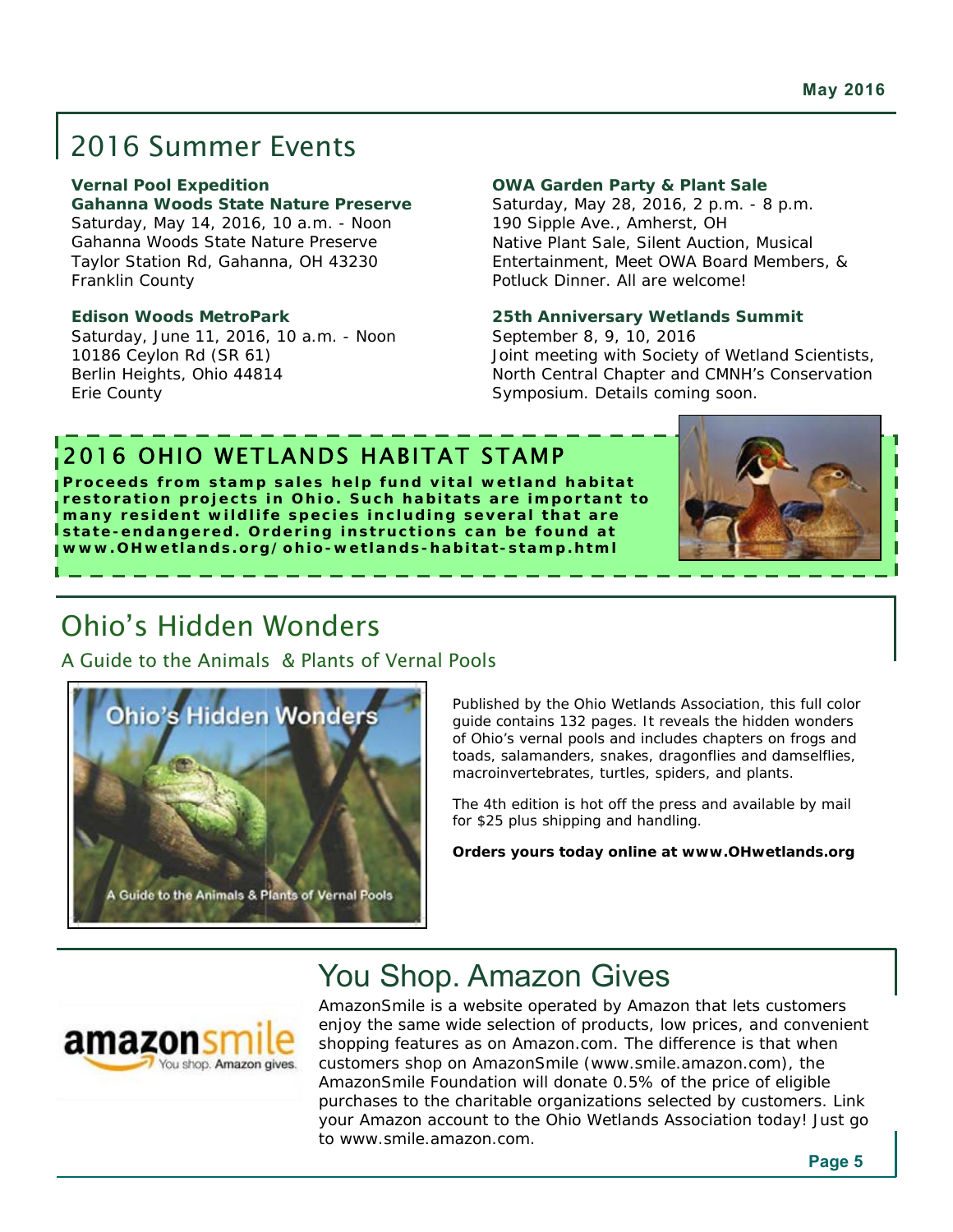### Wetland-ease, a Call for Conservation (cont'd)

#### *(Continued from page 4)*

storage, reducing the rush of water downstream following a heavy rain event. As water velocity is reduced, so are erosion and the threat of flash floods. Wetlands create habitat for wildlife and migratory birds. Because of the mobility of many species, these conservation areas increase the abundance and diversity of wildlife across the region. In many cases, the farmland that is not in production was abandoned because it was difficult to drain or produced irregularly.

The public benefits and watershed services offered freely by wetlands are widely considered to have high value. Although flood control, nutrient loading and biodiversity are not commodities that are bought and sold, they have value and add to our quality of life and may even prevent harmful and potentially costly events downstream. So when the

#### public (taxpayer) strikes a deal, via the USDA, with a landowner for conservation, it should be a win/ win. Marginal, low productivity and highly erodible land finds a different calling, one that serves the greater good. And the landowner is provided a stipend for the public service. If one chooses to break the terms of a contract by converting and draining a wetland there should be consequences. Subsidies should be revoked and payment for conservation easements should be stopped. With water quality problems on the rise, and with heavy storms and flood potential that are likely to increase, we need more wetlands and those that still exist should remain. And agricultural producers who participate in and comply with such programs should be thanked and rewarded. They are deserving of the compensation they receive for doing their part in improving the health of our environment.

### **TIME TO RENEW YOUR OWA MEMBERSHIP!**

- **\$ 20 INDIVIDUAL**
- **\$ 15 STUDENT**
- **\$ 15 SENIOR**
- **\$ 30 FAMILY**
- **\$ 40 ORGANIZATION**
- **\$ 50 BUSINESS**
- **\$100 HERON LEVEL**
- **\$250 RAIL LEVEL**
- **\$500 BITTERN LEVEL**
- **\$1000 SWAN LEVEL**

**Use the back membership form or visit [www.OHwetlands.org/become-a-member.html](http://www.OHwetlands.org/become-a-member.html)** 

## **WETLAND TRUMPETER**

### **CORPORATE SPONSORSHIP PROGRAM**

#### **Join us today!**

We have lost 90% of Ohio's wetlands. Those that remain are critically important. By sponsoring Ohio Wetlands Association events, you will gain valuable positive publicity and help us protect the wetlands we have left. Your contribution will enable us to coordinate, promote, and grow wetland awareness and provide educational materials throughout Ohio. Thank you in advance for your support. We look forward to making Ohio better in partnership with you through wetland protection and awareness. Details can be found at [www.OHwetlands.org/wetland-trumpeters-sponsorship-program.html](http://www.OHwetlands.org/wetland-trumpeters-sponsorship-program.html) 



**[www.Facebook.com/Ohiowetlands](http://www.Facebook.com/Ohiowetlands)**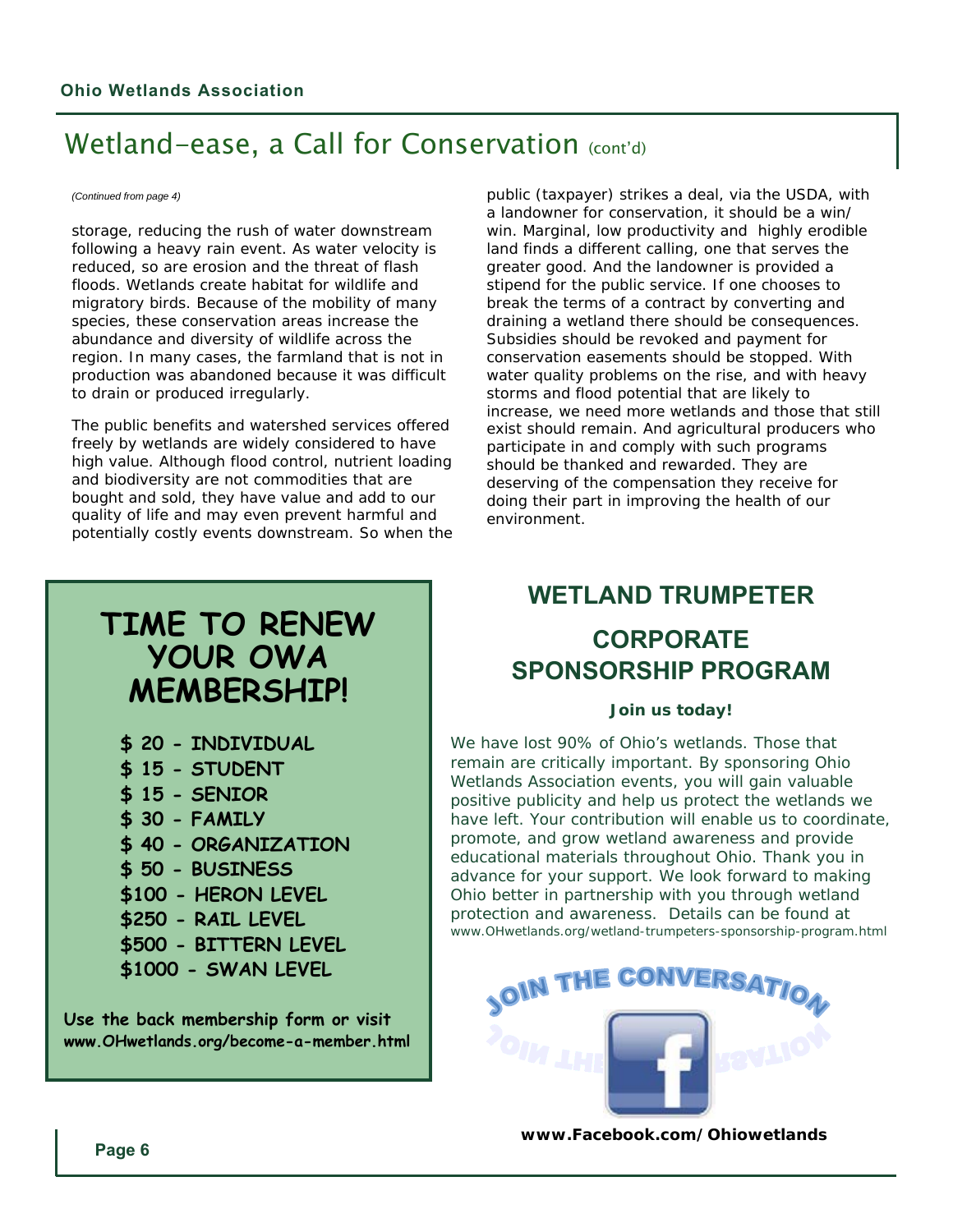# The National Wetlands Condition Assessment

### **Ray Stewart**

Because the U.S. Environmental Protection Agency (EPA) was established to implement the Clean Water Act (CWA), they are obliged to understand the status of the nation's waters. They have created a scientific data collection regimen that rotates through five classes of U.S waters on a fiveyear recurring cycle. This is the National Aquatic Resource Survey (NARS). Waters are divided into coastal, lakes, rivers, wade-able streams and wetlands. The first National Wetlands Condition Assessment (NWCA) was conducted in 2011 with this year, 2016, as the second round.



The EPA will collaborate on the NWCA with state, tribal, federal, and other partners to meet three goals:

- 1. Describe the ecological condition of the nation's wetlands,
- 2. Assist states and tribes in the implementation of wetland monitoring and assessment programs that will guide policy development and aid project decision-making, and
- 3. Advance the science of wetlands monitoring and assessment to support management needs.

Development of the NWCA builds on the accomplishments of the U.S. Fish and Wildlife Service (USFWS) and their production of national reports on status and trends in wetland acreage. When taken together, the results from the NWCA and the USFWS *Wetland Status and Trends* (S&T) will be used to measure progress toward attainment of the national goal to increase the quantity and quality of the Nation's wetlands. These complementary studies can influence how wetlands

are managed at local, state, and national scales (Scozzafava et al., 2007).

Currently, a scientific sampling effort is being implemented to collect data at roughly 1000 sites from coast to coast. Sampling sites are randomly generated out of the National Wetland Inventory and other sources. The samples will represent 5 distinct ecoregions across the country and seven targeted wetland types. Strict and uniform protocols for each site have been rigorously established that will provide scientifically-defensible



information. All participants have received thorough training. An elaborate system of quality assurance is in place. The data will be extensive, reliable and scalable.

### **The indicators to be evaluated will include:**

- Vegetation
- Buffer quality
- Hydrology
- Soils
- Surface water chemistry, and
- Algae

The NWCA will provide answers to basic questions about the nation's wetlands, their ecological conditions and the nature of stressors that influence the quality of habitat. For the entire report go to

[https://www.epa.gov/sites/production/files/2016- 05/](https://www.epa.gov/sites/production/files/2016-05/) documents/nwca\_2011\_public\_report\_20160510.pdf